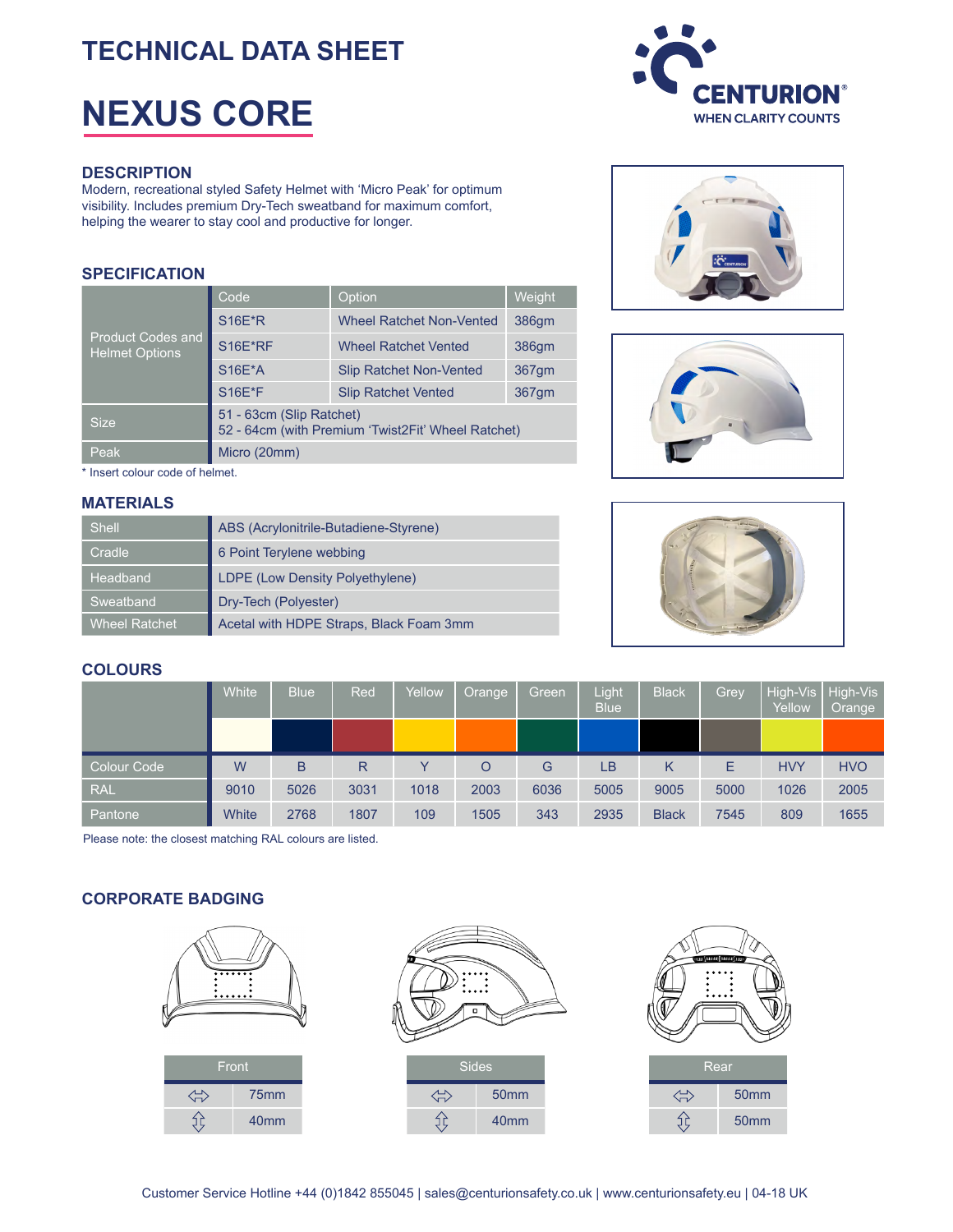# **EUROPEAN AND INTERNATIONAL STANDARDS WITH OPTIONS**

| Product                                     | EN 397:2012 + A1:2012    |                                     |                   |                                         | Options<br>outside the<br>scope of      | <b>EN 397</b>          |                                                                  |                                                       | <b>ANSI/ISEA</b><br>Z89.1-2014<br>Type 1 |                                     | Options<br>outside the<br>scope of<br><b>ANSI/ISEA</b> | <b>CSA/CAN</b><br>Z94.1-05<br>Type 1     |                                |                                                                                 |
|---------------------------------------------|--------------------------|-------------------------------------|-------------------|-----------------------------------------|-----------------------------------------|------------------------|------------------------------------------------------------------|-------------------------------------------------------|------------------------------------------|-------------------------------------|--------------------------------------------------------|------------------------------------------|--------------------------------|---------------------------------------------------------------------------------|
|                                             | Lateral Deformation (LD) | (Low Temperature)<br>$30^{\circ}$ C | Molten Metal (MM) | Resistance)<br>(Electrical<br>440V a.c. | (Electrical Resistance)<br>$1000V$ a.c. | 40°C (Low Temperature) | EN 50365:2002 (1000V a.c.)<br>For use on low voltage insulations | (Conductive OV a.c.)<br>$\circ$<br>Class <sup>1</sup> | a.c.)<br>(20,000V)<br>Ш<br>Class         | (Low Temperature)<br>$30^{\circ}$ C | 40°C (Low Temperature)                                 | (Conductive OV a.c.)<br>$\circ$<br>Class | (20,000V a.c.)<br>Ш<br>Class I | performance requirements<br>Type<br>1661:108<br>Tested to the p<br>of AS/NZS 18 |
| Wheel Ratchet Non-Vented<br><b>S16E*R</b>   | $\checkmark$             | ✓                                   | $\checkmark$      |                                         |                                         | ✓                      | $\checkmark$                                                     |                                                       |                                          | $\checkmark$                        | $\checkmark$                                           |                                          | ✓                              |                                                                                 |
| <b>Wheel Ratchet Vented</b><br>S16E*RF      | $\checkmark$             | ✓                                   | ✓                 |                                         |                                         | ✓                      | $\checkmark$                                                     |                                                       |                                          | $\checkmark$                        | ✓                                                      | $\checkmark$                             |                                |                                                                                 |
| Slip Ratchet Non-Vented<br><b>S16E*A</b>    | $\checkmark$             | $\checkmark$                        | ✓                 |                                         |                                         |                        | $\checkmark$                                                     |                                                       | $\checkmark$                             | ✓                                   |                                                        |                                          |                                |                                                                                 |
| <b>Slip Ratchet Vented</b><br><b>S16E*F</b> |                          |                                     |                   |                                         |                                         |                        |                                                                  |                                                       |                                          | $\checkmark$                        |                                                        |                                          |                                |                                                                                 |

# **NEXUS ANTI STATIC SYSTEM**

The Nexus safety helmet and specifc system accessories can be used in explosive atmospheres as it provides anti static protection according to IEC 60079-32-2:2015 Electrostatics hazards tests.

| Product                                                                                                                        | Gas Zone 0 |     |      | Gas Zone 1 |     |      | Gas Zone 2  |      |      | Dust Zone 20 |                                                                                                                               |             | Dust Zone 21 |      |      | Dust Zone 22 |      |      |
|--------------------------------------------------------------------------------------------------------------------------------|------------|-----|------|------------|-----|------|-------------|------|------|--------------|-------------------------------------------------------------------------------------------------------------------------------|-------------|--------------|------|------|--------------|------|------|
|                                                                                                                                | <b>IIA</b> | IIB | $II$ | <b>IIA</b> | IIB | $II$ | <b>IIIA</b> | IIIB | IIIC | <b>IIIA</b>  | IIIB                                                                                                                          | <b>IIIC</b> | <b>IIIA</b>  | IIIB | IIIC | <b>IIIA</b>  | IIIB | IIIC |
| Nexus Core with or without<br>Reflective stickers and with<br>Nexus Integrated Eyewear<br>(S589/S589SE)                        |            |     |      |            |     |      |             |      |      |              | $\sqrt{\phantom{a}}$ $\sqrt{\phantom{a}}$ $\sqrt{\phantom{a}}$ $\sqrt{\phantom{a}}$ $\sqrt{\phantom{a}}$ $\sqrt{\phantom{a}}$ |             |              |      |      |              |      |      |
| <b>Nexus Core with</b><br><b>Baltic Ear Defender (S41CE)</b>                                                                   |            |     |      |            |     |      |             |      |      |              |                                                                                                                               |             |              |      |      |              |      |      |
| Nexus Core with Contour<br>Carrier (S55) and Multi<br>Purpose Face Screen (S810)<br>and/or with Aegean Ear<br>Defender (S41CE) |            |     |      |            |     |      |             |      |      |              |                                                                                                                               |             |              |      |      |              |      |      |

# **ACCESSORIES**

| Face                             | Compatible with Euro and Contour range of Face protection (carriers and face screens)                                                                                       |
|----------------------------------|-----------------------------------------------------------------------------------------------------------------------------------------------------------------------------|
| <b>Accessory Clips</b>           | S565 Euro Clip sets for fitting safety helmet accessories. For Contour System, use S585 clips<br>(also supplied with Contour Carrier)                                       |
| Ear                              | Compatible with Centurion helmet mounted Scala XI S72CE and Scala X S71CE Ear Defenders<br>(supplied with S565 Euro accessory clips)                                        |
| Eye                              | Clear S589 or Smoke Grey S589SE moulded Polycarbonate Eye Shield with anti scratch/fog coating                                                                              |
| <b>Stickers</b>                  | S30NHIRS High Intensity Reflective Sticker sets available in a range of colours. Material meets the<br>specification requirements of EN 12899-1 Ra2. Not fitted as standard |
| SecurePlus Chinstrap             | S30LY 4 point quick release EN 397 Black Chinstrap to convert Core to SecurePlus                                                                                            |
| HeightMaster Chinstrap           | S30NY replaceable 4 point adjustable EN 12492 Blue Chinstrap combines with the S30NL Liner to<br>convert Core to HeightMaster (for vented shell only)                       |
| <b>HeightMaster Liner</b>        | S30NL Liner combines with the S30NY Chinstrap to provide approval to EN 12492, converting Core to<br>HeightMaster (for vented shell only)                                   |
| Sweatband                        | S31D Dry-Tech sweatband                                                                                                                                                     |
| Cradle with Slip Ratchet         | S33/34 Terylene Cradle with Dry-Tech Sweatband                                                                                                                              |
| <b>Cradle with Wheel Ratchet</b> | S33/35 Terylene Cradle with Premium 'Twist2Fit' Wheel Ratchet and Dry-Tech Sweatband                                                                                        |

Customer Service Hotline +44 (0)1842 855045 | sales@centurionsafety.co.uk | www.centurionsafety.eu | 04-18 UK